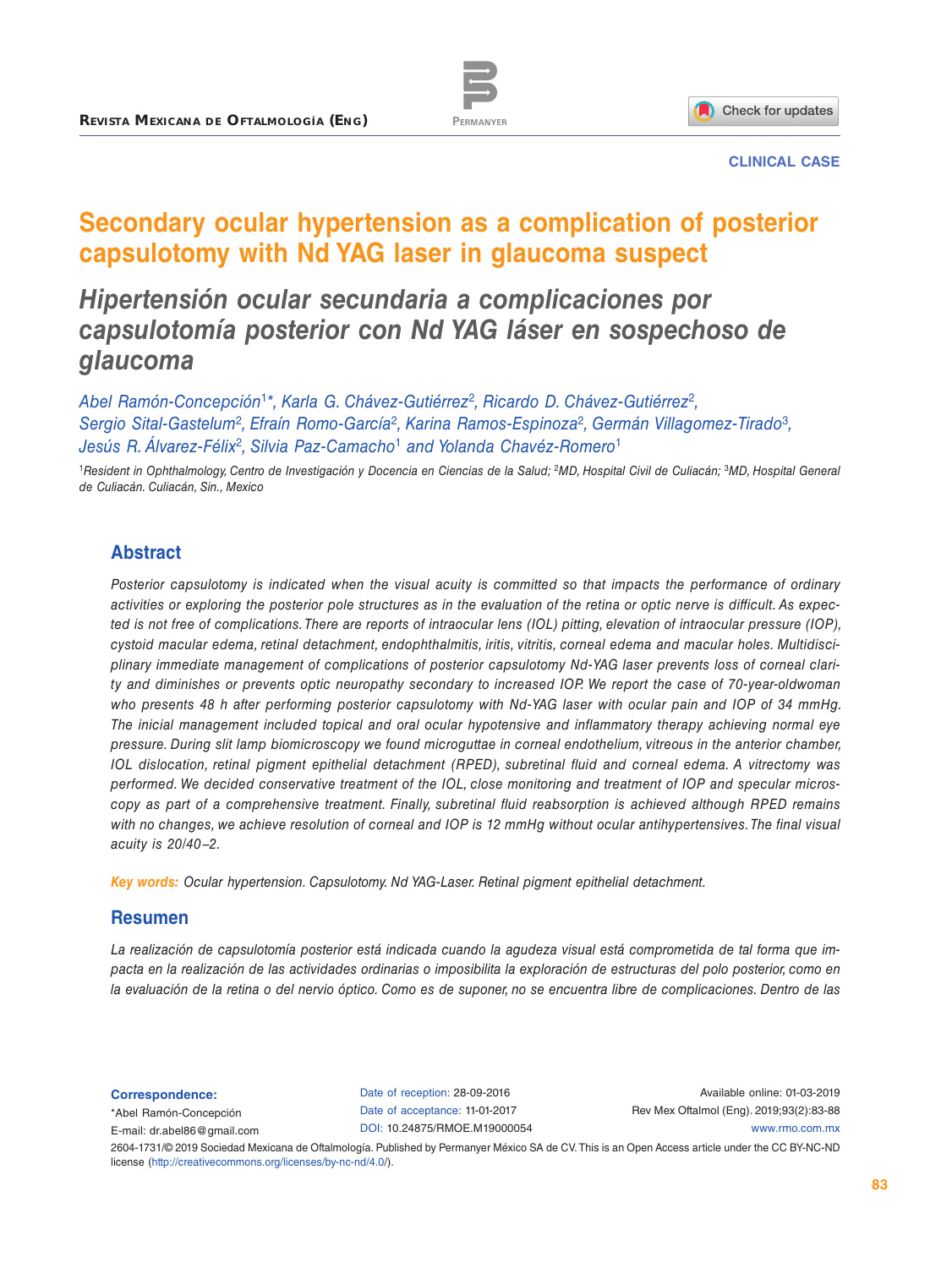*reportadas se encuentran: daño al lente intraocular, elevación de la presión intraocular (PIO), edema macular cistoide, desprendimiento de retina, endoftalmitis, iritis, vitritis, agujeros maculares y edema corneal. Presentamos el caso de un paciente de sexo femenino de 70 años que 48 h después de la realización de capsulotomía posterior con láser Nd-YAG acude con dolor ocular y PIO de 34 mmHg. Se inicia manejo tópico y oral con hipotensores oculares y antiinflamatorios, con lo que se logran presiones oculares normales. Se encuentran en la exploración otras complicaciones como microgutas en el endotelio corneal, vítreo en cámara anterior, subluxación de LIO, desprendimiento del epitelio pigmentado de la retina, líquido subretiniano y edema corneal. Se decide vitrectomía y manejo conservador del LIO, seguimiento estrecho de PIO y conteo endotelial. Se logra reabsorción del líquido subretiniano, resolución del edema corneal y PIO de 12 mmHg sin hipotensores. La agudeza visual final es 20/40-2. El manejo multidisciplinario inmediato de las complicaciones de la capsulotomía posterior con láser Nd-YAG previene la pérdida de la transparencia de la córnea y disminuye o evita la neuropatía óptica secundaria al aumento de la PIO.*

*Palabras clave: Hipertensión ocular. YAG-Láser. Desprendimiento del epitelio pigmentado de la retina.*

#### **Introduction**

Posterior capsule opacification is the most frequent cause of decreased visual acuity after cataract surgery and can occur in up to 25% of patients at 5 years<sup>1</sup>.

The mechanisms involved in its appearance are the type of intraocular lens (IOL) used, a small capsulorhexis, the type of IOL edge and posterior capsule polishin[g2](#page-5-1)[,3.](#page-5-2)

Nd-YAG laser, for its acronym in English *neodymium-doped yttrium aluminum garnet*, is currently an excellent therapy in the management of posterior cap-sule opacification<sup>[4](#page-5-3),[5](#page-5-4)</sup>

It is a laser emission device with a wavelength of 1,064 nanometers (nm) that can disintegrate ocular tissues and generate an optical breakdown with a short pulse of high power. This optical breakdown results in an ionization phenomena and plasma formation in the ocular tissue. This plasma formation causes acoustic and shock waves that promote tissue disintegration $6,7$  $6,7$  $6,7$ .

Performing a posterior capsulotomy is indicated when visual acuity is reduced, affecting the performance of everyday activities or when it is impossible to explore the posterior pole structures like the retina or the optic nerve $8,9$ .

As is to be expected, it is not free of complications. Among the reported are damage to the IOL, intraocular pressure (IOP) elevation, cystoid macular edema, retinal detachment, endophthalmitis, iritis, vitritis, macular holes and corneal edema.

IOP increase is the most frequent complication and it is usually transient. Elevations greater than 10 mmHg have been observed in 15-67% of the eyes. IOP increase is immediate, with a peak at 3-4 h that begins to decrease at 24 h, although it can persist up to a week. Acute elevations can affect visual acuity. An association between major elevations and

pre-existing glaucoma, capsulotomy size, sulcus or posterior chamber fixation of the IOL, myopia, retinal disease and cumulative energy has been reported. Some of the mechanisms described are the decrease in aqueous filtration by capsular debris, accumulation of inflammatory cells, liquefied vitreous and trabecular damage by shock waves. All patients with risk factors should be monitored closely and prescribed antihypertensive and anti-inflammatory prophylactic treatment.

Within the posterior segment complications, cystoid macular edema has been reported in 0.55-2.5% and may occur 3 to 11 months after the posterior capsulotomy. Retinal detachment has been reported in 0.08-3.6%. It can occur immediately after the posterior capsulotomy or years later<sup>10</sup>.

Damage to the IOL occurs in 15-33%. It is more frequent if the IOL is adhered to the posterior capsule or if the opacity is thick. The dotting or marks in the optics can cause glare and depends on the IOL material. The damage threshold is lower for silicone lenses, intermediate for PMMA and high for acrylic<sup>11</sup>.

One of the most feared and troublesome complications is endophthalmitis. *Propionibacterium acnes* has been reported as a causative agent. The mechanism is the creation of a pathway for the bacteria of the posterior capsule to the vitreous<sup>12</sup>.

### **Results**

We present the case of a 70-year-old patient with a 8-year history of systemic arterial hypertension treated with captopril, with cataract surgery of the right eye (OD) 17 years ago and IOL removal 3 years later (the cause is unknown). He also has a history of cataract surgery in the left eye (OS) 3 years ago.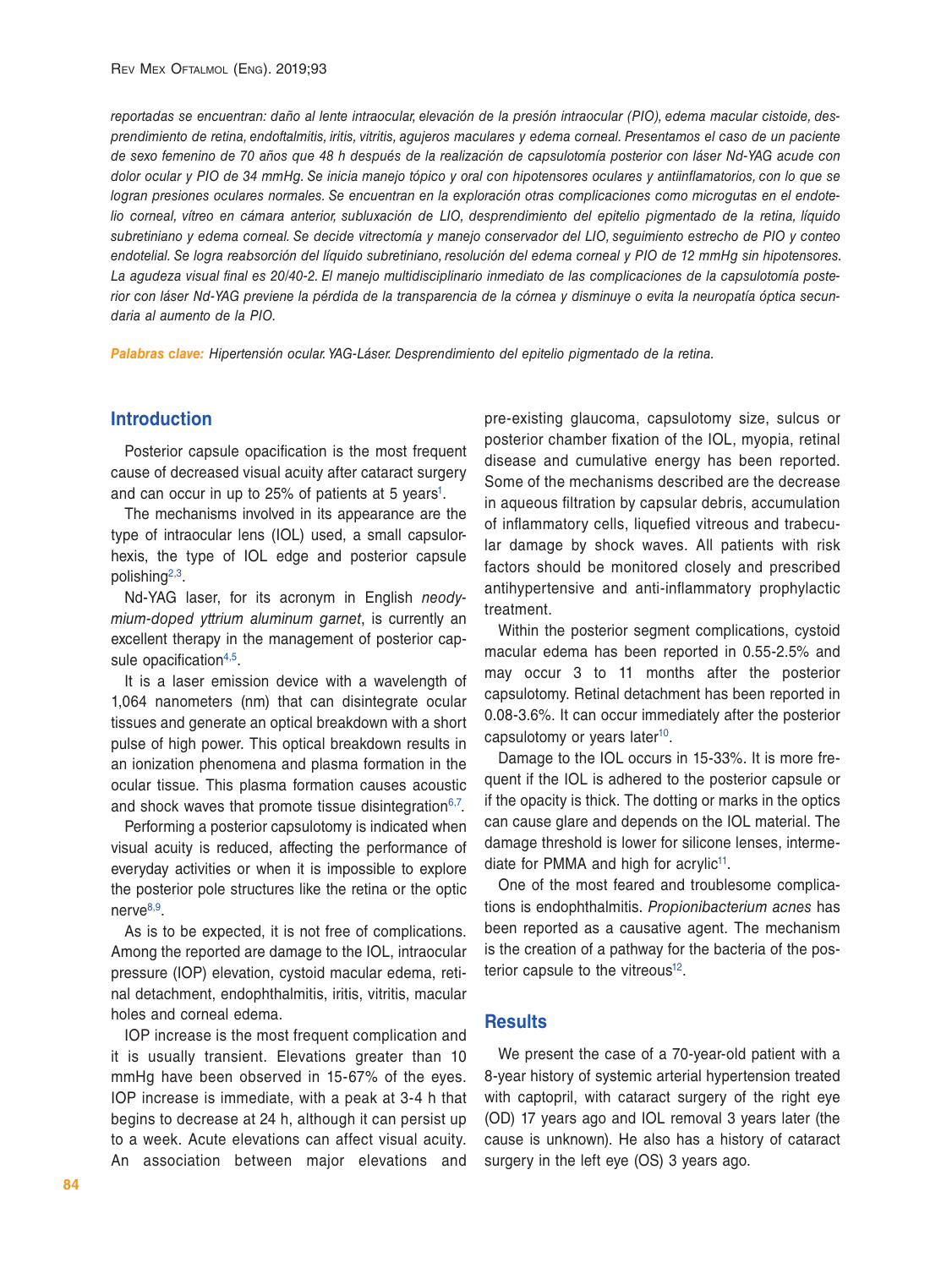He came 48 hours after a posterior capsulotomy with Nd-YAG laser, referring pain and conjunctival hyperemia in OS, and hemicranial headache and vagal symptoms.

On exploration we found a visual acuity (VA) on OD of counting fingers 30 cm \* 20/400, and on OS of 20/60 \* NI (no improvement). In the OD, clear cornea with extracapsular extraction scars is observed, normal anterior chamber with gonioscopy 4-4-4-4, patent iridectomy at M11, round and central pupil, aphakia, vitreous syneresis, applied retina, healthy vasculature, macular drusen, excavation of 6/10, pale optic nerve with temporal atrophy and an IOP of 12 mmHg.

The OS showed hyperemic bulbar conjunctiva ++, reactive pupil, edematous cornea, descemet striae, apparent endothelial micro blebs, reactive pupil, gonioscopy ISNT 4-4-4-4 with pigment ++, vitreous in the anterior chamber with corneal endothelial touch , trace cells, normal iris, IOL subluxation, applied retina, macular drusen and apparent elevation of the foveolar retina, pale optic nerve with excavation 7/10, visible lamina cribrosa, peripapillary atrophy and IOP of 34 mmHg.

Immediate management of IOP is initiated with oral acetazolamide as a single-dose 250 mg tablet (Acetadiazol®, Laboratorios Grin), as well as one drop of brimonidine, timolol, dorzolamide as a single-dose (2 mg, 5 mg, 20 mg/mL Krytantek Ofteno®, Sophia) plus one drop of 1% prednisolone as a single-dose (Sophipren Ofteno®). For corneal edema, 5% sodium chloride (5% Hiperton®) and deflazacort 1 mg/kg/day (Calcort® 30 mg, Sanofi) 2 tablets every 24 h are started. Appropriate IOP control is achieved at 8 mmHg.

In the medical records there is a visit registered one month before, stating that the patient was sent to the glaucoma department due to suspicious optic disc excavations. A visual field was not completed due to an untreated anxiety disorder, so an OS capsulotomy is performed and a subsequent glaucoma optical coherence tomography (OCT) is requested to continue studying the patient. This visit describes the OS exploration with a clear cornea, anterior chamber without the presence of vitreous and macular drusen in the posterior pole. This led us to conclude that the findings in the current visit were highly suggestive of complications related to the posterior capsulotomy. The capsulotomy description reported 42 shots with a power of 2.4 mJ and a capsulotomy size of 5 mm, obtaining a free visual axis.

OCT is performed finding a retinal pigment epithelial detachment (RPED) associated with subretinal fluid



**Figure 1.** Corneal pachymetry, acute phase.



**Figure 2.** Retinal OCT, acute phase.

with a central macular thickness of 257 μ. Retinal nerve fiber layer (RNFL) average of 97.13 in OD and 122.49 in OS. Central pachymetry of 624 μ (Fig. 1).

In the follow-up OCT, resolution of subretinal fluid with RPED persistence was observed (Figs. 2 y 3). Resolution of the corneal endothelial touch was observed ([Figs. 4-6\)](#page-3-0). The comparison of the RNFL during the phase of ocular hypertension and the follow-up at 3 days, at one week and at 3 months, showed an important thickening pattern in all the quadrants, except for the superior temporal and inferior temporal quadrants, which showed almost no increase [\(Fig. 7\)](#page-4-0).

The corneal endothelium was analyzed, with an OD count of 1,578 cells/m[m2,](#page-5-1) hexagonality of 57%; OS 1,263 cells/mm[2](#page-5-1), hexagonality of 83%.

We decided to perform a vitrectomy 4 months later (delayed for economic reasons), as well as adaptation of a scleral lens in the OD with aphakia and conservative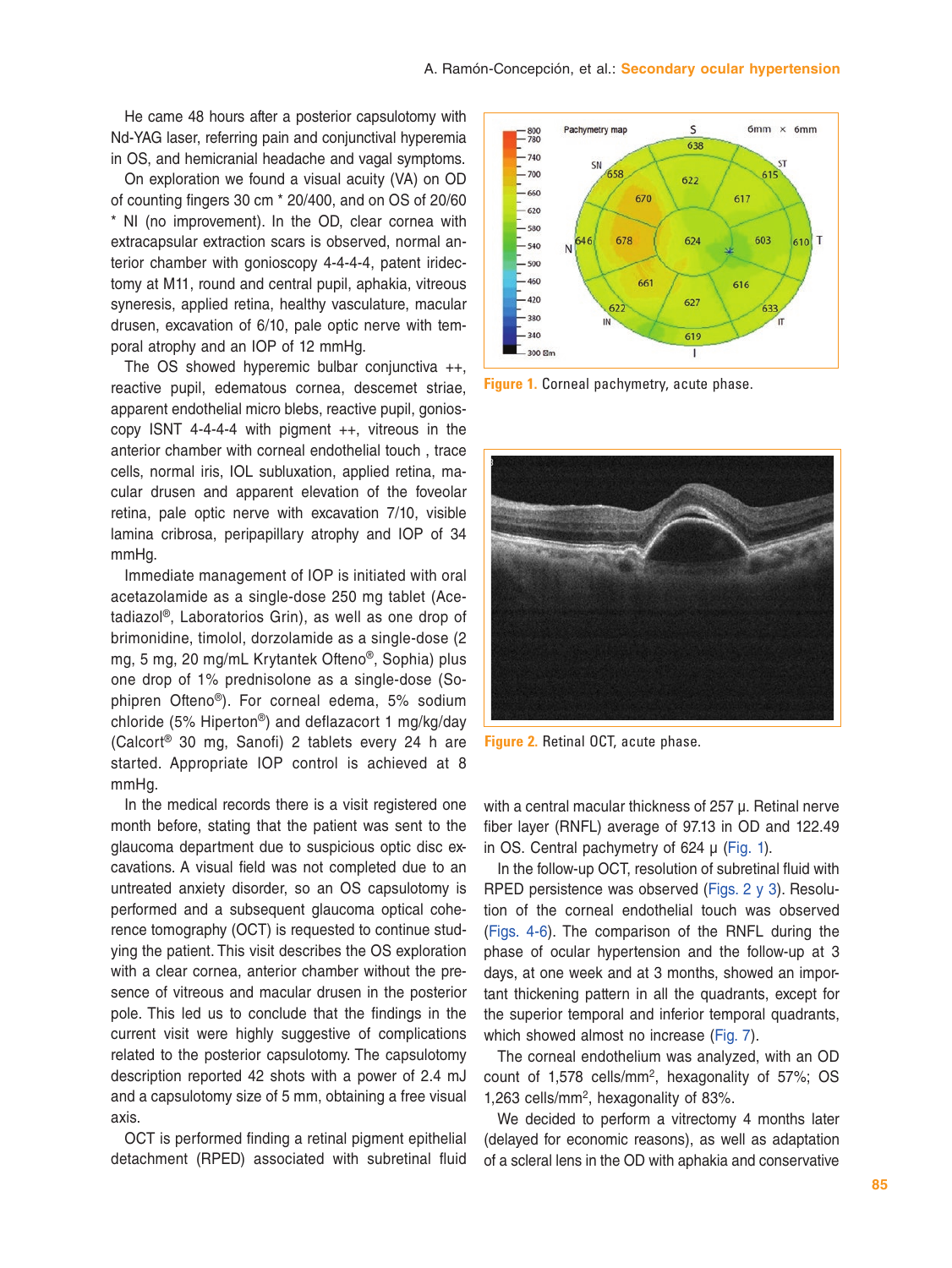<span id="page-3-0"></span>

**Figure 3.** Retinal OCT, postoperative follow-up.



**Figure 5.** Corneal OCT at 7 days.



**Figure 4.** Corneal OCT, acute phase.



**Figure 6.** Retinal OCT, postoperative follow-up.

management of IOL subluxation. Eight months later, the patient had a pachymetry of 508 μ ([Fig. 8](#page-4-0)), with resolution of the subretinal fluid but with RPED persistence. The corrected visual acuity was 20/40<sup>-2</sup> and IOP in OS was 12 mmHg without antihypertensive or anti-inflammatory treatment.

## **Discussion**

The potential mechanisms of increased IOP are inflammation secondary to the application of Nd-YAG laser, relative pupillary block due to IOL subluxation and vitreous prolapse into the anterior chamber, as well as angle closure from vitreous prolapse. A steroid-induced glaucoma cannot be ruled out, since the IOP increase and pain occurred 24 to 48 h after initiating prednisolone as a routine medication for capsulotomy, and a week after its discontinuation there was an IOP decrease, even without hypotensive medications [\(Fig. 9\)](#page-5-12).

Posterior pole complications such as RPED are less frequent, with only one case reported in a patient with age-related macular degeneration treated with antian-giogenic therapy<sup>[13](#page-5-13)</sup>.

As a result of the analysis and follow-up of the RNFL ([Fig. 8\)](#page-4-0) the MARIAH Study was created based on the name of patient number 1 (María), and due to its acronym in English: «Measurement and Analysis of RNFL and IOP pattern during and after Acute angle-closure glaucoma and Hypertensive eyes», which aimed to 1) analyze the quadrants most sensitive to IOP increase, 2) search for a gradient that associates the mmHg increase with microns affectation in the RNFL and 3) compare the severity between the peak IOP and the number of days with elevated IOP.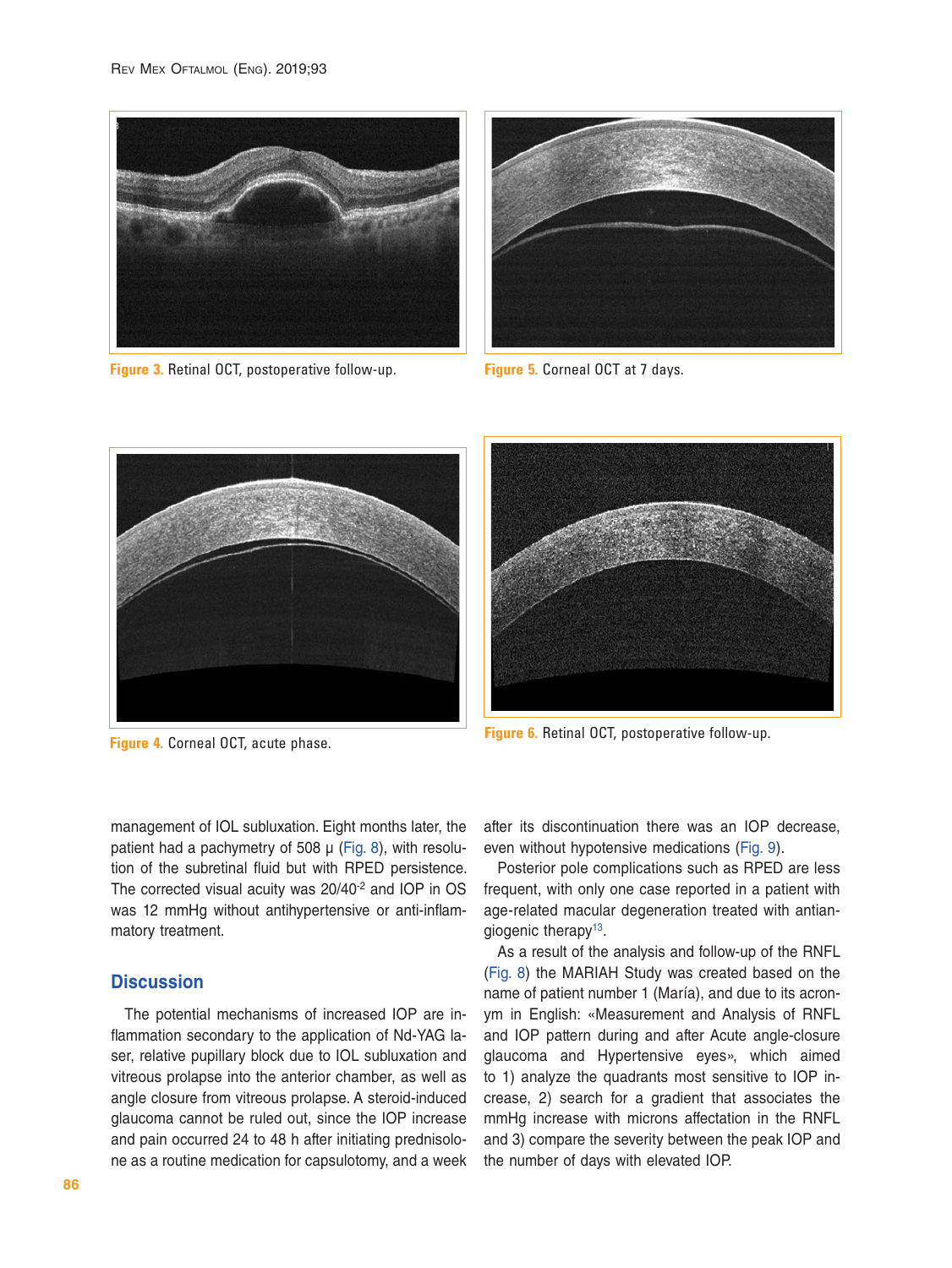<span id="page-4-0"></span>

**Figure 7.** Analysis of the retinal nerve fiber layer.



**Figure 8.** Corneal pachymetry, postoperative follow-up.

## **Conclusion**

The immediate multidisciplinary management of the complications of posterior capsulotomy with Nd-YAG laser prevents the loss of transparency of the cornea and diminishes or avoids the optic neuropathy secondary to IOP increase.

### **Ethical disclosures**

**Protection of human and animal subjects.** The authors declare that no experiments were performed on humans or animals for this study.

**Confidentiality of data.** The authors declare that they have followed the protocols of their work center on the publication of patient data.

**Right to privacy and informed consent.** The authors declare that no patient data appear in this article.

## **Funding**

The authors received no specific funding for this work.

## **Conflicts of interest**

The authors declare no conflicts of interest.